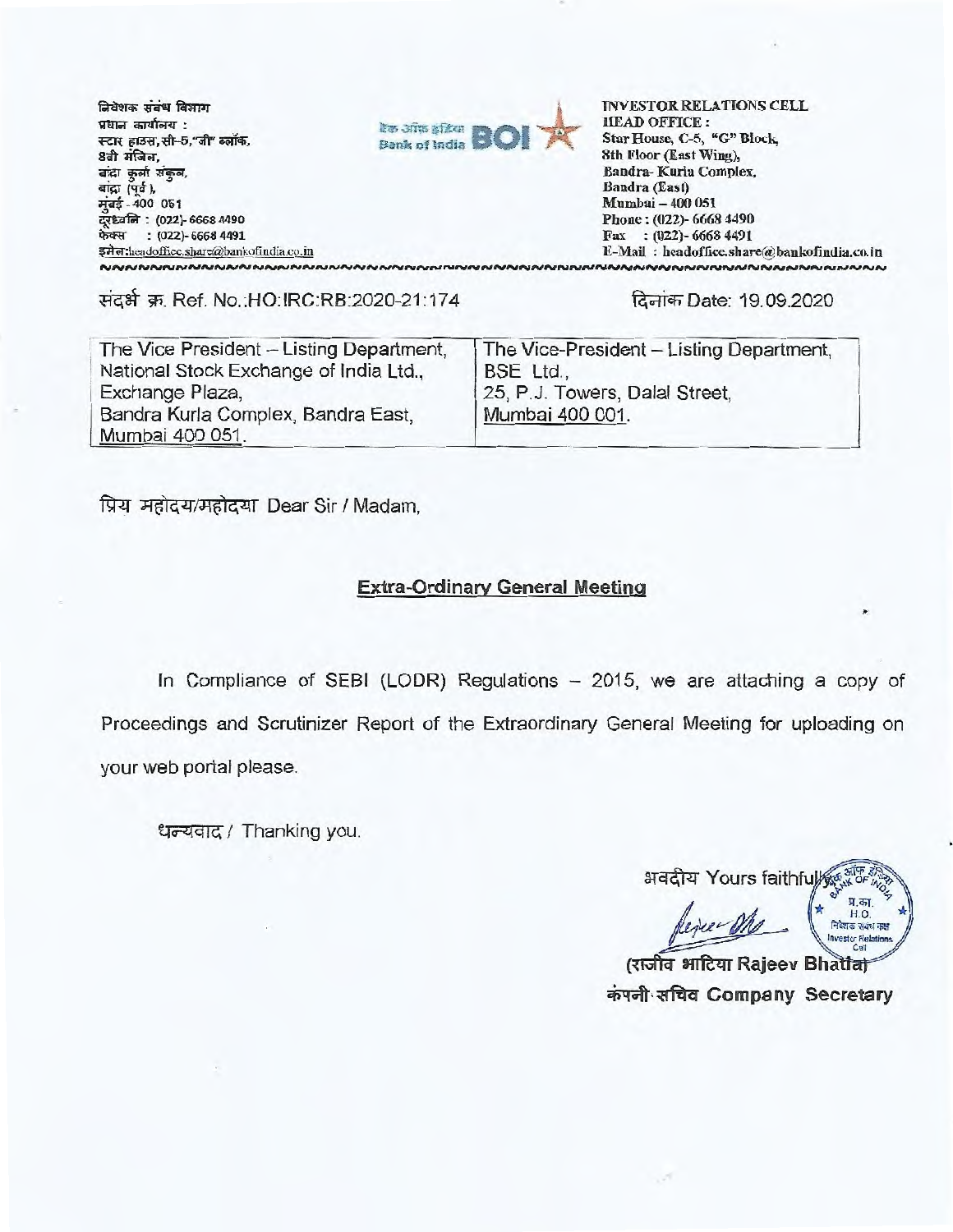

#### **Head Office: Star House, Bandra Kuria Complex, Mumbai - 400 051**  Head Office: Star House, Bandra Kuria Complex, Mumbai - 400 051

**Proceedings of the Extra Ordinary General Meeting of the Shareholders of**  Proceedings of the Extra Ordinary General Meeting of the Shareholders of **Bank of India, held on Saturday, September 19, 2020 at 11.00 A.M. through**  Bank of India, held on Saturday, September 19, 2020 at 11.00 A.M. through **Video Conference (VC) I Other Audio Visual Modes (OAVM) from Bank of**  Video Conference (VC) **I** Other Audio Visual Modes (OAVM) from Bank of **India Head Office, Star House, Bandra Kuria Complex, Bandra (East),**  India Head Office, Star House, Bandra Kuria Complex, Bandra (East), **Mumbai 400 051**  Mumbai 400 051

- 1. In accordance with the Notice dated 25th August 2020, the Extra Ordinary **1. In accordance with the Notice dated 25 th August 2020, the Extra Ordinary**  General Meeting of the Shareholders of the Bank was held on Saturday, **General Meeting of the Shareholders of the Bank was held on Saturday,**  September 19, 2020 at 11.00 A.M 1ST through Video Conference I Other **September 19, 2020 at 11.00 A.M 1ST through Video Conference I Other**  Audio Visual Means. The Meeting was attended by 76 (seventy six) **Audio Visual Means. The Meeting was attended by 76 (seventy six)**  shareholders, four Directors as required under of SEBI LODR Regulations. **shareholders, four Directors as required under of SEBI LODR Regulations.**
- 2. Pursuant to Regulation 59 of the Bank of India (Shares and Meetings) **2. Pursuant to Regulation 59 of the Bank of India (Shares and Meetings)**  Regulations, 2007 the Meeting was chaired by Shri A K Das, Managing **Regulations, 2007 the Meeting was chaired by Shri A K Das, Managing**  Director & CEO of the Bank. The Chairman of the meeting (the Chairman) **Director & CEO of the Bank. The Chairman of the meeting (the Chairman)**  informed that in view of the continuing Covid-19 pandemic, the Ministry of **informed that in view of the continuing Covid-19 pandemic, the Ministry of**  Corporate Affairs("MCA") has vide its circular dated May 5, 2020 read with **Corporate Affairs("MCA") has vide its circular dated May 5, 2020 read with**  circulars dated April 8, 2020 and April 13, 2020 (collectively referred to as **circulars dated April 8, 2020 and April 13, 2020 (collectively referred to as**  "MCA Circulars"), approval received from Department of Financial **"MCA Circulars"), approval received from Department of Financial**  Services, Ministry of Finance, Government of India, permitted the holding **Services, Ministry of Finance, Government of India, permitted the holding**  of the General Meetings ("AGM/ EGM") through VC / OAVM, without the **of the General Meetings ("AGM/ EGM") through VC / OAVM, without the**  physical presence of the Members at a common venue. In compliance **physical presence of the Members at a common venue. In compliance**  with the provisions of SEBI (Listing Obligations and Disclosure **with the provisions of SEBI (Listing Obligations and Disclosure**  Requirements) Regulations, 2015 ("SEBI Listing Regulations") and MCA **Requirements) Regulations, 2015 ("SEBI Listing Regulations") and MCA**  Circulars, the EGM of the Bank is being held through VC / OAVM. He **Circulars, the EGM of the Bank is being held through VC / OAVM. He**  welcomed the shareholders to the Extraordinary General Meeting. **welcomed the shareholders to the Extraordinary General Meeting.**
- 3. After the Company Secretary confirmed the presence of necessary **3. After the Company Secretary confirmed the presence of necessary**  quorum at 11.00 A.M., as required under Regulation 58 of the Bank of **quorum at 11.00 A.M., as required under Regulation 58 of the Bank of**  India (Shares and Meetings) Regulations, 2007, the Chairman called the **India (Shares and Meetings) Regulations, 2007, the Chairman called the**  Meeting to order and commenced the proceedings. **Meeting to order and commenced the proceedings.**
- 4. The Chairman informed that the Notice convening the Meeting was mailed **4. The Chairman informed that the Notice convening the Meeting was mailed**  to all the shareholders of the Bank on 26<sup>th</sup> August 2020 whose email ids were made available by the Depositories I registered with the Bank **were made available by the Depositories I registered with the Bank**  besides publishing in the English, Hindi and Marathi Newspapers. The **besides publishing in the English, Hindi and Marathi Newspapers. The**  Notice was also uploaded on the websites of NSE, BSE, CDSL, Bigshare **Notice was also uploaded on the websites of NSE, BSE, CDSL, Bigshare**  services Pvt. Ltd. and Bank of India. With the consent of the shareholders **services Pvt. Ltd. and Bank of India. With the consent of the shareholders**  attending the meeting, the same was taken as read. **attending the meeting, the same was taken as read.**
- 5. At the request of the Chairman, Directors who attended the meeting **5. At the request of the Chairman, Directors who attended the meeting**  introduced themselves. **introduced themselves.**

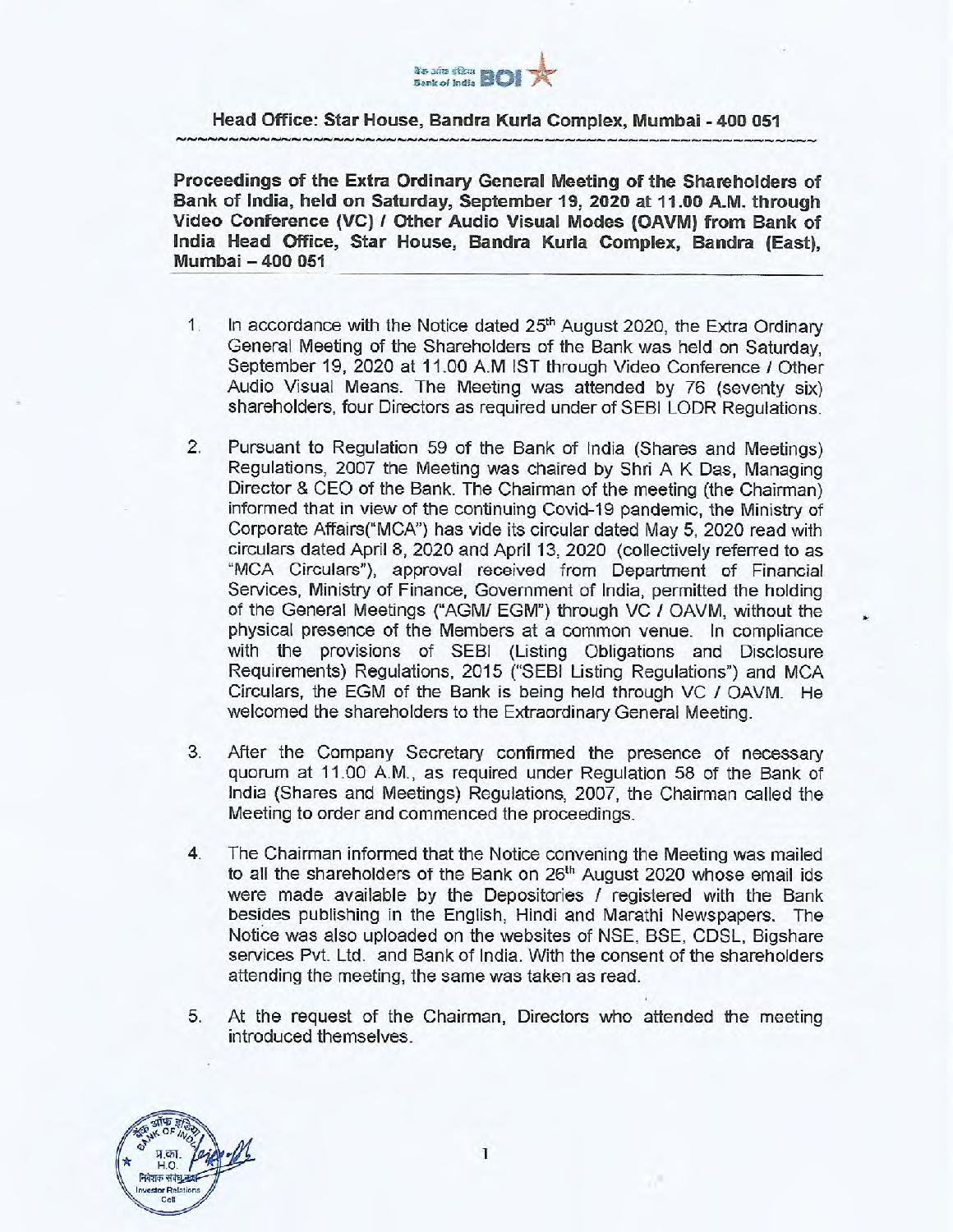

- 6. The Chairman informed that Shri Arun Kumar, Under Secretary, The Chairman informed that Shri Arun Kumar, Under Secretary,<br>Department of Financial Services, Ministry of Finance, New Delhi, representing Government of India, the major shareholder (89.10%) of the Bank, attending the Extraordinary General Meeting (EGM) from New Delhi.
- 7. Thereafter the Chairman informed that the Bank had provided e-voting facility to the shareholders (for voting for or against the Agenda to the meeting) and appointed Central Depository Services Limited (CDSL) as e-Voting agency. M/s S. N. Ananthasubramanian & Co., Practicing Company Secretaries have been appointed as Scrutinizer to oversee the e-Voting process. He further stated that the e-Voting was held from 10.00 a.m. on Wednesday, September 16, 2020 to 5.00 p.m. on Friday, e-Voting process. He further stated that the e-Voting was held from 10.00 a.m. on Wednesday, September 16, 2020 to 5.00 p.m. on Friday, September 18, 2020 and those shareholders who had not participated in September 18, 2020 and those shareholders who had not participated in<br>remote e-voting could cast their vote during the course of the Meeting. representing Government of India, the major shareholder (89.10%) of the<br>Bank, attending the Extraordinary General Meeting (EGM) from New<br>Delhi.<br>7. Thereafter the Chairman informed that the Bank had provided e-voting<br>facili
- 8. The Chairman then took up for consideration the items on the Agenda viz.,
- a) Appropriation of accumulated losses of the Bank from Share Premium 8. The Chairman then took up for consideration the items on the Agenda viz., a) Appropriation of accumulated losses of the Bank from Share Premium Account and
- b) Proposal to raise fresh capital through issue of Equity Shares/ Tier-1 Bonds/ Tier-II Bonds by way of Public Issue or Right Issue or Preferential Issue or QIP or Private placement or any other permitted mode. Account and<br>
b) Proposal to raise fresh capital through issue of Equity Shares/ Tier-1<br>
Bonds/ Tier-II Bonds by way of Public Issue or Right Issue or Preferential<br>
ssue or QIP or Private placement or any other permitted mo
- 9. The Chairman informed that Shareholders who wished to vote on the Resolution could vote at their convenience.
- 10. The Chairman then called one by one the Shareholders who had registered themselves to speak at the Meeting.
- 11. Eight shareholders made their observations.

प्र.का. *f4-'or*6 RNET *-* Investor Relations Cell

प्र.का.  $^{\frac{p}{2}}$ H. o. Investor Relations Cell

 $\frac{1}{2}$  OF C2

- 12. The Chairman responded to the observations of the Shareholders.
- 13. He requested shareholders who had not voted on the Resolutions to cast their votes.
- 14. The Chairman thereafter informed that the Consolidated Results of E-Voting and EGM Voting at the meeting will be hosted in the website of the Voting and EGM Voting at the meeting will be hosted in the website of the<br>Bank, Stock Exchanges (NSE and BSE), CDSL (the Voting Agency) and declared the meeting as closed. declared the meeting as closed.
- 15. Based on the Report of the Scrutinizers the both agenda items were passed with requisite majority.
- a) Approval to set off Bank's accumulated losses of Rs. 23782,38,80,979.26 as at 31st March, 2020 by utilizing the balance standing to the credit of Share Premium Account Rs. 35331,77,29,673.58 in the Balance Sheet of the Bank as at 31st March, 2020 15. Based on the Report of the Scrutinizers the both agenda items were<br>passed with requisite majority.<br>a) Approval to set off Bank's accumulated losses of Rs.<br>23782,38,80,979.26 as at 31st March, 2020 by utilizing the bala

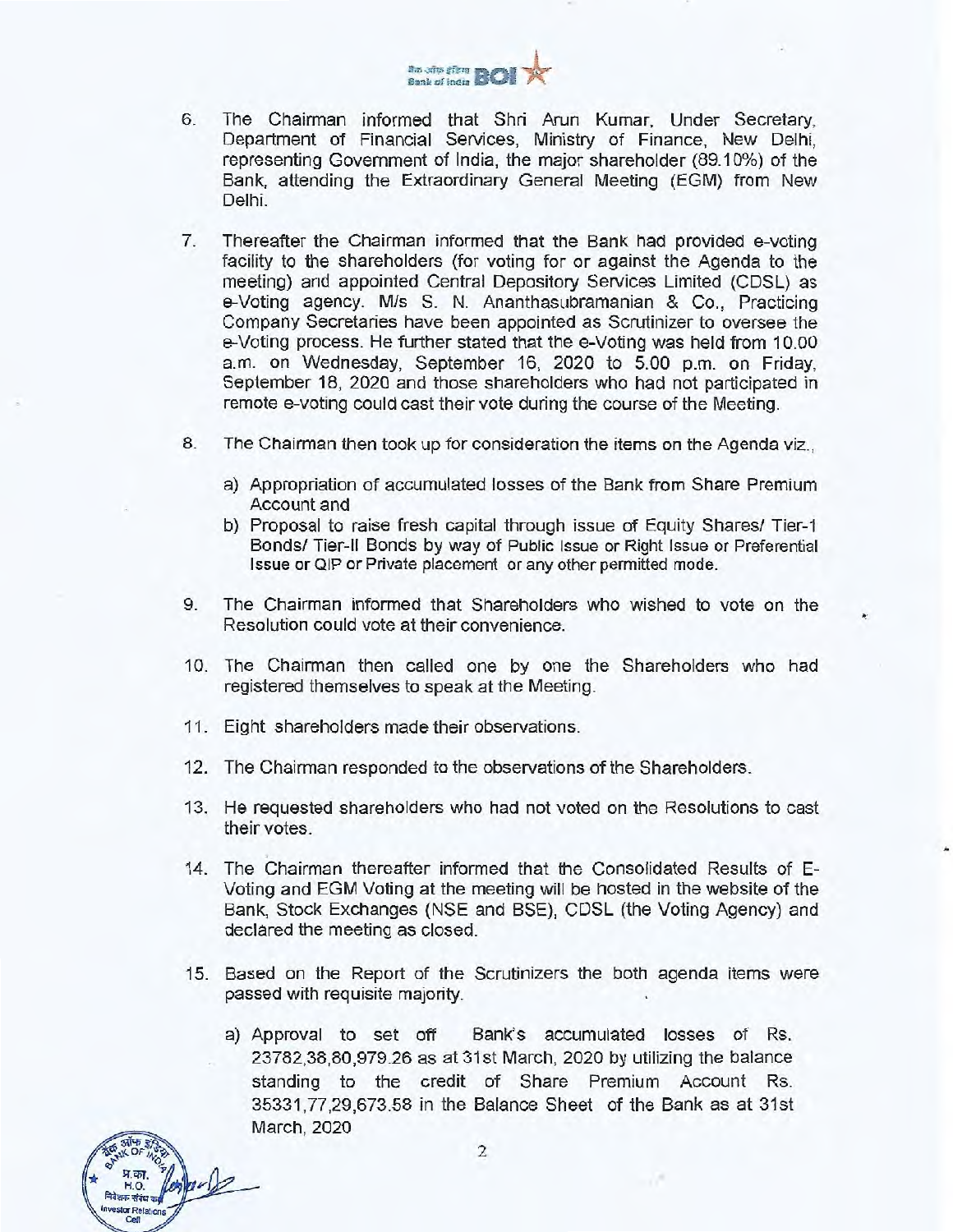

b) Approval to raise fresh Capital upto an amount of Rs. 8,000 Crore (Rs. Eight Thousand Crore) by way of Equity Shares / Tier - I / Tier-II Bonds by way of Public Issue or Right Issue or Preferential Issue or QIP or Private placement or any other permitted mode at an appropriate time whether at a discount or premium to the market price.

Certified True Copy

 $\mu_j$  ov  $\mathcal{V}$ 

Mumbai Dated: 19th September 2020 Company Secretary



 $\mathcal{L}^{\mathcal{C}}$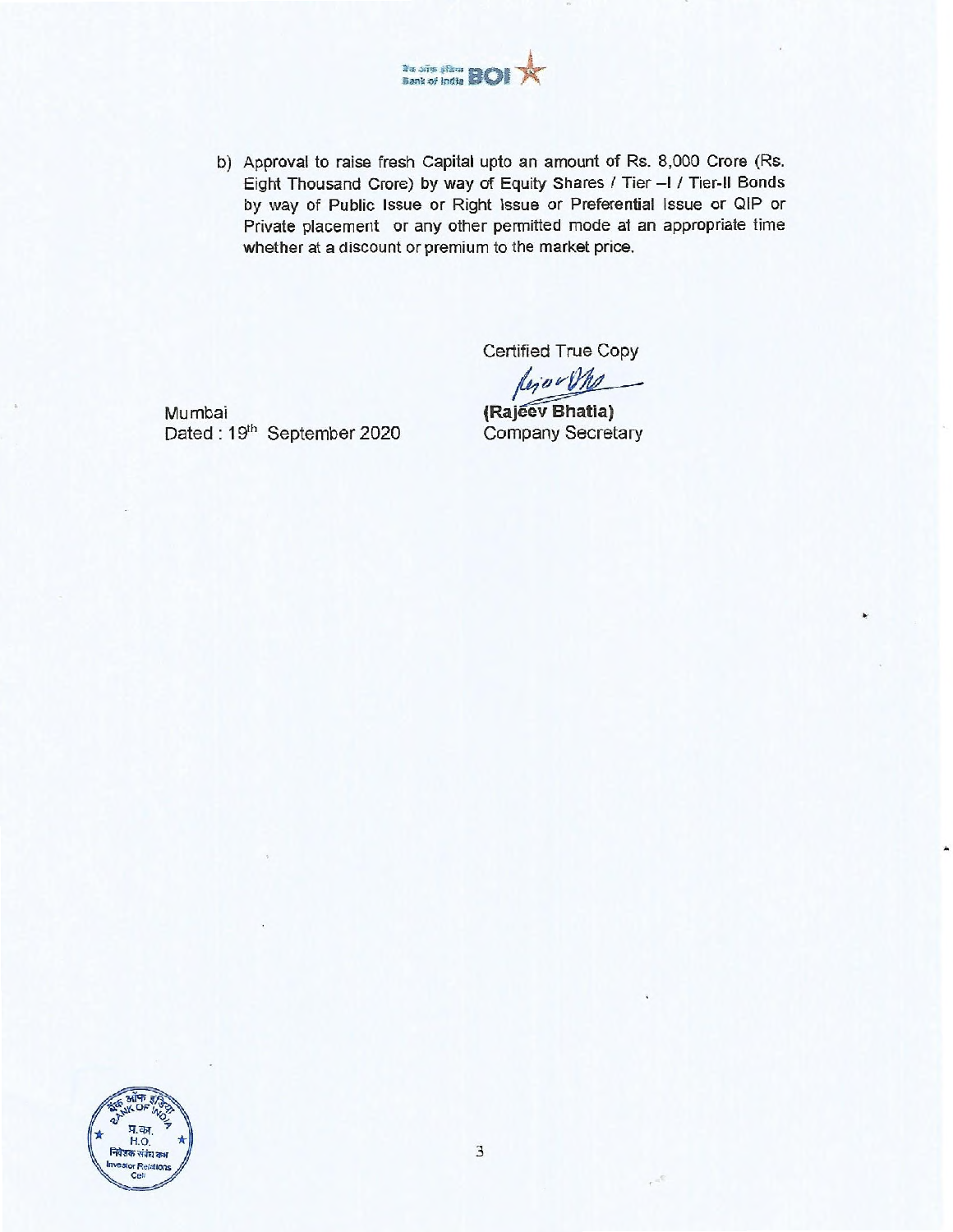# r7), **S. N. ANANTHASUBRAMANIAN SI CO Company Secretaries**

10/25-26, 2nd Floor, Brindaban, Thane (W) – 400 601 T: +91 22 25345648 | +91 22 25432704 E: snaco@snaco.net |W: www.snaco.net ICSI Unique Code: P1991MH040400

## **19th September, 2020**

To, The Managing Director, **Bank of India** Head Office, Star House, C-5 "G" Block, Bandra Kurla Complex, Bandra (East), Mumbai - 400 051.

Dear Sir,

We thank you for appointing us as the Scrutinizer for remote e-voting process and voting by your Shareholders during the Extraordinary General Meeting of your Bank held on Saturday,19<sup>th</sup> September, 2020 through Video Conferencing ("VC") / Other Audio-Visual Means ("OAVM").

We are pleased to submit the Scrutinizer's Report, which is comprehensive and self-explanatory in all respects.

**Ashwini Vartak Partner**



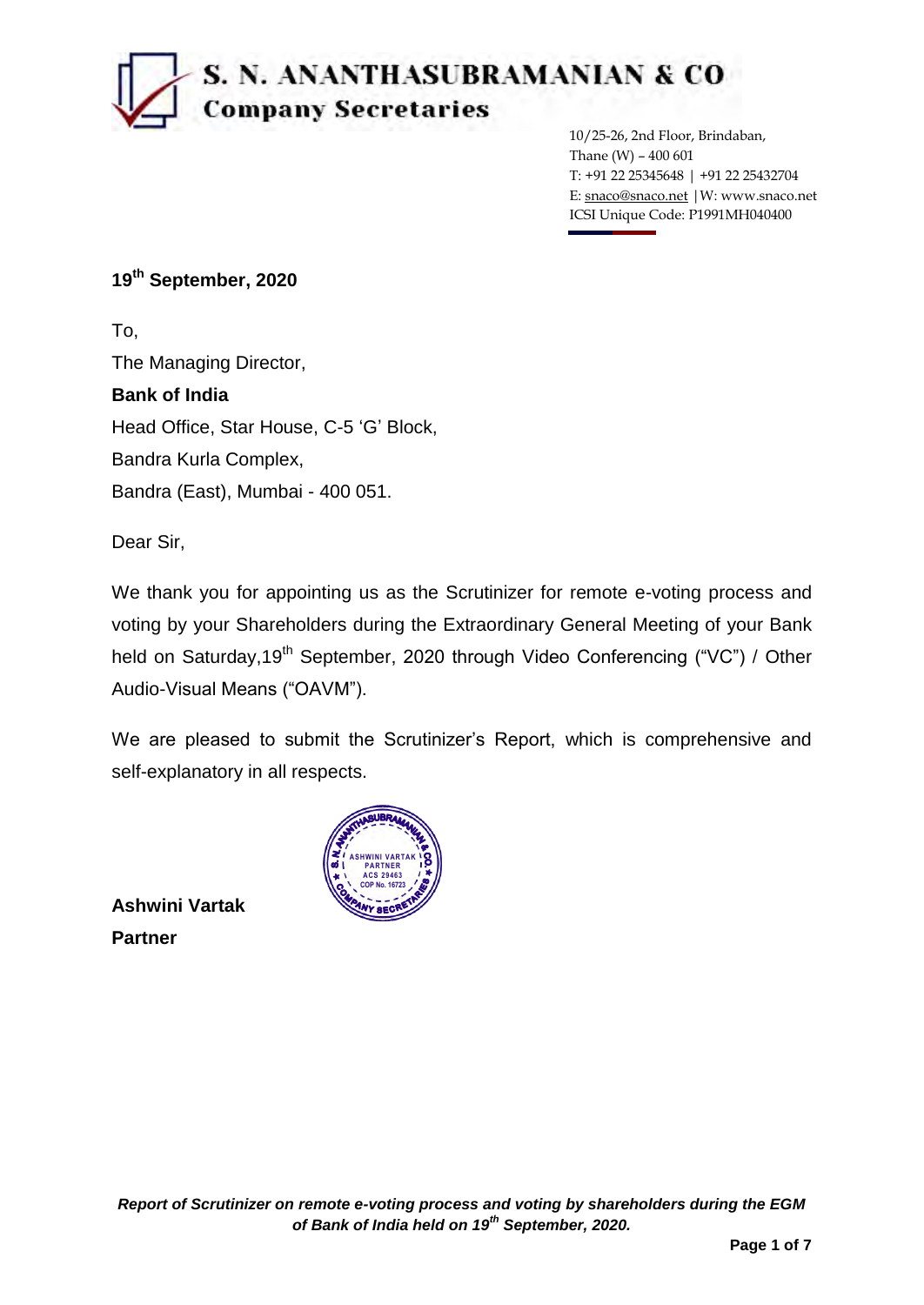# **S. N. ANANTHASUBRAMANIAN & CO Company Secretaries**

# **SCRUTINIZER'S REPORT**

| <b>Name</b><br>the<br>of <b>o</b><br>Company | <b>Bank of India</b>                                             |
|----------------------------------------------|------------------------------------------------------------------|
| <b>Meeting</b>                               | <b>Extraordinary General Meeting</b>                             |
| Day, Date & Time                             | Saturday, 19 <sup>th</sup> September, 2020 at 11.00. a.m.        |
| <b>Deemed Venue</b>                          | Head Office, Star House,                                         |
|                                              | C-5 G Block, Bandra Kurla Complex,                               |
|                                              | Bandra (East) Mumbai - 400 051'                                  |
| <b>Mode</b>                                  | Video Conferencing ("VC") / Other Audio-Visual<br>Means ("OAVM") |

### **1. Appointment as Scrutinizer**

We were appointed as the Scrutinizer for the remote e-voting as well as the e-voting by Shareholders at the Extraordinary General Meeting ("EGM") of Bank of India (hereinafter referred to as the Bank) scheduled on Saturday, 19<sup>th</sup> September, 2020 at 11.00 a.m. held through Video Conferencing ("VC") / Other Audio-Visual Means ("OAVM"). Our responsibility as a Scrutinizer was to ensure that the voting process was conducted in a fair and transparent manner and submit a Scrutinizer"s report on the voting on the resolutions based on the reports generated from the electronic voting system.

### **2. Dispatch of Notice convening the EGM**

**PARTNER ACS 29463 COP No. 16723**

2.1 Pursuant to General Circulars No. 14/2020, 17/2020 and 20/2020 dated  $8<sup>th</sup>$  April, 2020, 13<sup>th</sup> April, 2020 and  $5<sup>th</sup>$  May, 2020 respectively issued by the Ministry of Corporate Affairs, an advertisement was published in Business Standard (English newspaper), Business Standard (Hindi edition) and Mumbai Lakshadeep (Marathi newspaper) and having electronic editions on **27th August, 2020** specifying the date & time of the EGM, availability of the notice on Bank"s website and **ASHWINI VARTAK**

*Report of Scrutinizer on remote e-voting process and voting by shareholders during the EGM of Bank of India held on 19th September, 2020.*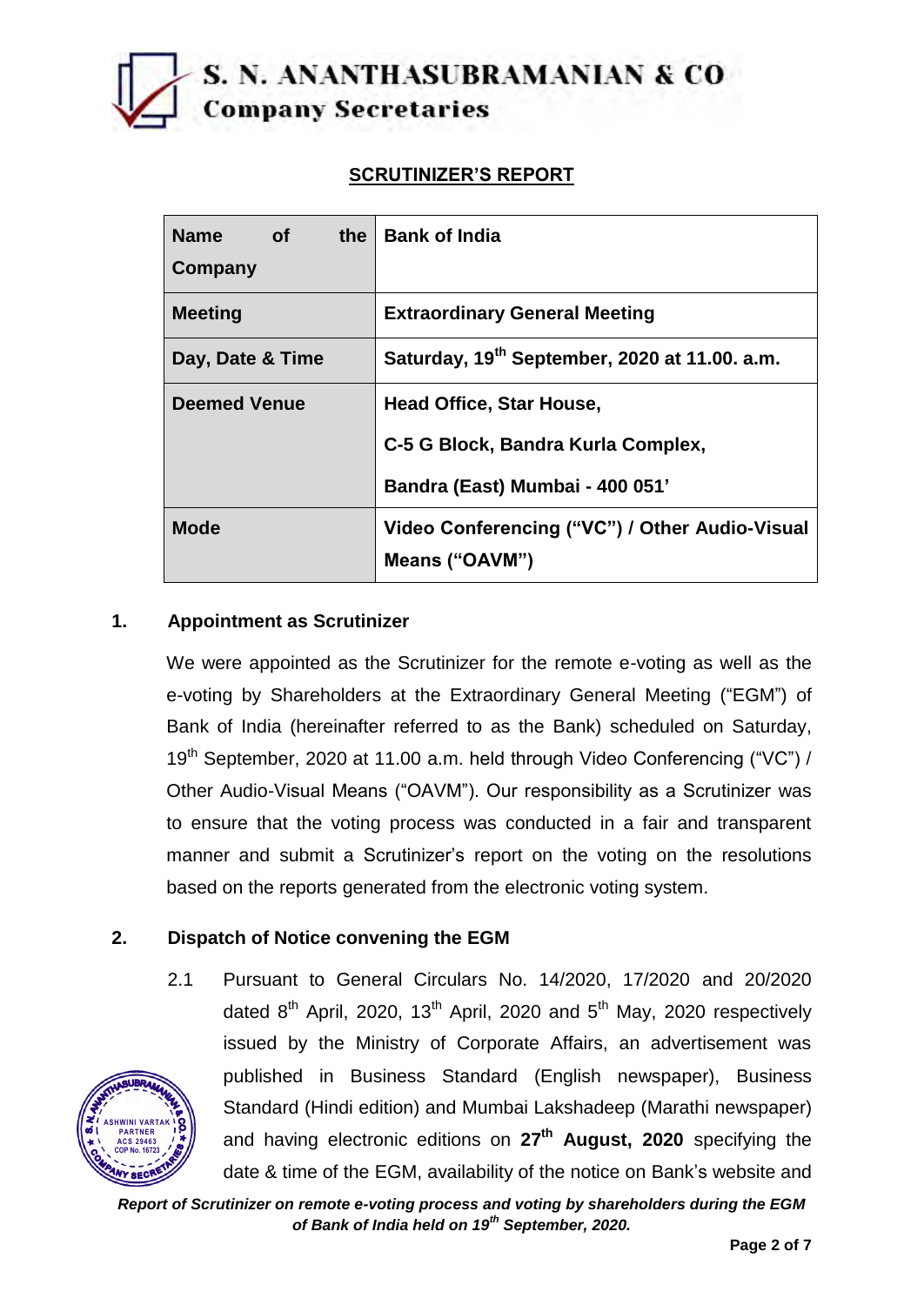# **S. N. ANANTHASUBRAMANIAN** *&* **CO ',N1=i Company Secretaries**

website of Stock Exchanges, manner of registration of email ids by the shareholders (both physical and demat) who are yet to register their email ids with the Bank, manner of voting through remote e-voting or through e-voting system at the EGM etc.

- 2.2 The Bank hosted the notice of EGM on its website and also intimated the same to BSE Limited and National Stock Exchange of India Limited on **28th August, 2020.**
- 2.3 The Bank informed that on the basis of the Register of Shareholders and the list of Beneficial Owners made available by Bigshare Services Private Limited the Registrar and Share Transfer Agents ("RTA") of the Bank and the depositories viz., National Securities Depository Limited ("NSDL") and Central Depository Services (India) Limited ("CDSL") respectively, the Bank completed dispatch of Notice of EGM:
	- a) On **27th August, 2020** by e-mail to **2,21,083** Shareholders who had already registered their email ids with the Bank/ Depositories;

# **3. Cut-off date**

Voting rights were reckoned as on **Saturday, 12th September, 2020**, being the cut-off date for the purpose of deciding the entitlements of shareholders for remote e-voting and e-voting during the EGM.

### **4. Remote e-voting process**

#### 4.1 **Agency**

The Bank appointed **CDSL** as the agency for providing the platform for remote e-voting platform and e-voting during the EGM.

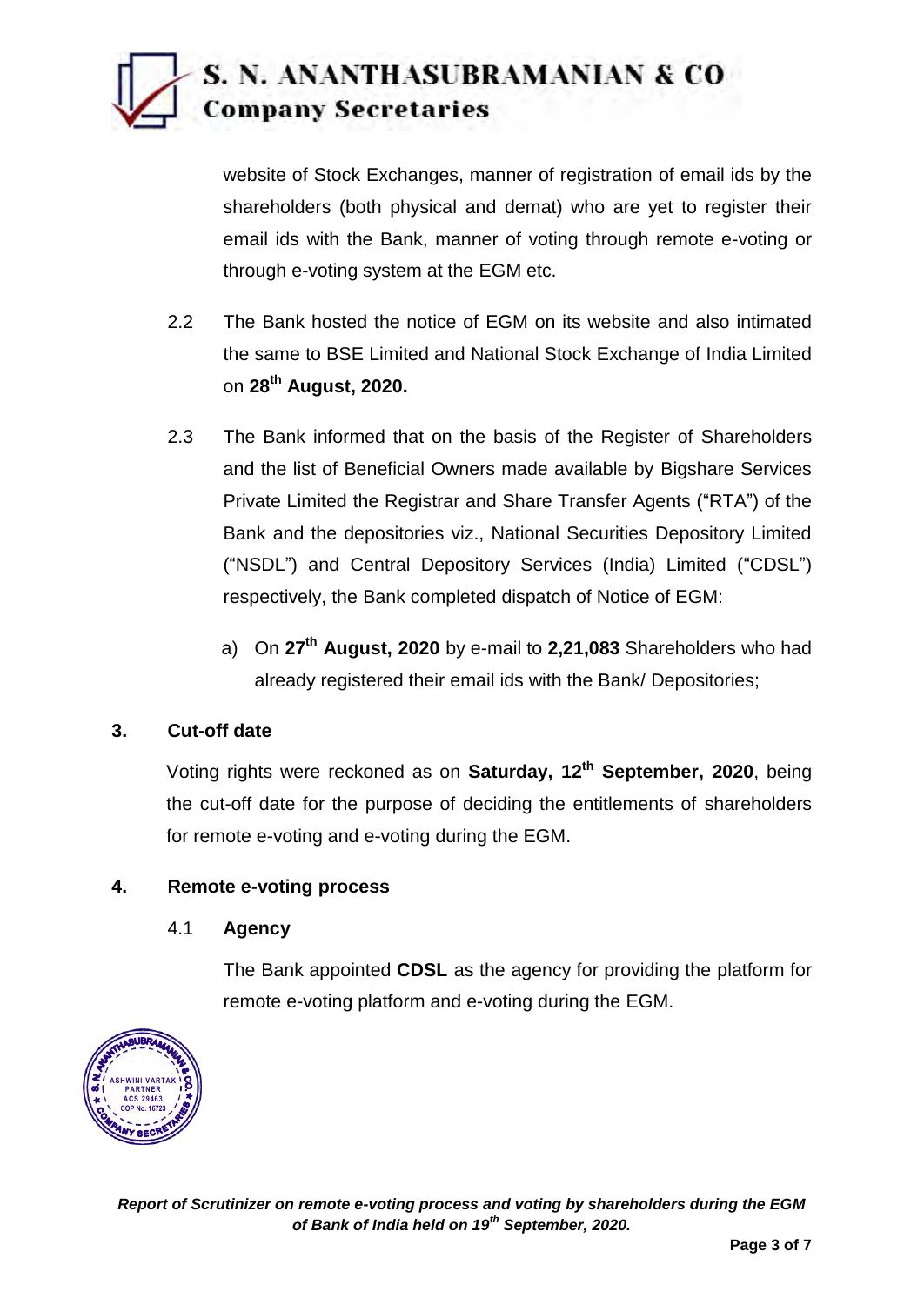# **S. N. ANANTHASUBRAMANIAN & CO Company Secretaries**

### 4.2 **Remote e-voting period**

Remote e-voting platform was open from **10.00 a.m. on Wednesday, September 16, 2020 till 5.00 p.m. on Friday, September 18, 2020**  and shareholders were required to cast their votes electronically conveying their assent or dissent in respect of the resolutions on the remote e-voting platform provided by CDSL.

### **5. Voting at the EGM**

- 5.1 In line with Regulation 44(1) and 44(2) of SEBI (Listing Obligations and Disclosure Requirements) Regulations, 2015 and as prescribed under Rule 20(4)(xiii) of the Companies (Management and Administration) Rules, 2014, for the purpose of ensuring that Shareholders who have cast their votes through remote e-voting do not vote again during the general meeting, the Scrutinizer shall have access after closure of period of remote e-voting and before the start of general meeting, to only such details relating to Shareholders who have cast their votes through remote e-voting, such as their names, DP ID & Client ID / folios, number of shares held but not the manner in which they have voted.
- 5.2 Accordingly, CDSL, the remote e-voting agency provided us with the names, DP ID & Client ID / folios and shareholding of the shareholders who had cast their votes through remote e-voting.

### **6. Counting Process**

**ASHWINI VARTAK PARTNER ACS 29463 COP No. 16723**

6.1 On completion of e-voting during the EGM, we unblocked the results of the remote e-voting and e-voting by shareholders at the EGM, on the CDSL e-voting platform and downloaded the results.



*Report of Scrutinizer on remote e-voting process and voting by shareholders during the EGM of Bank of India held on 19th September, 2020.*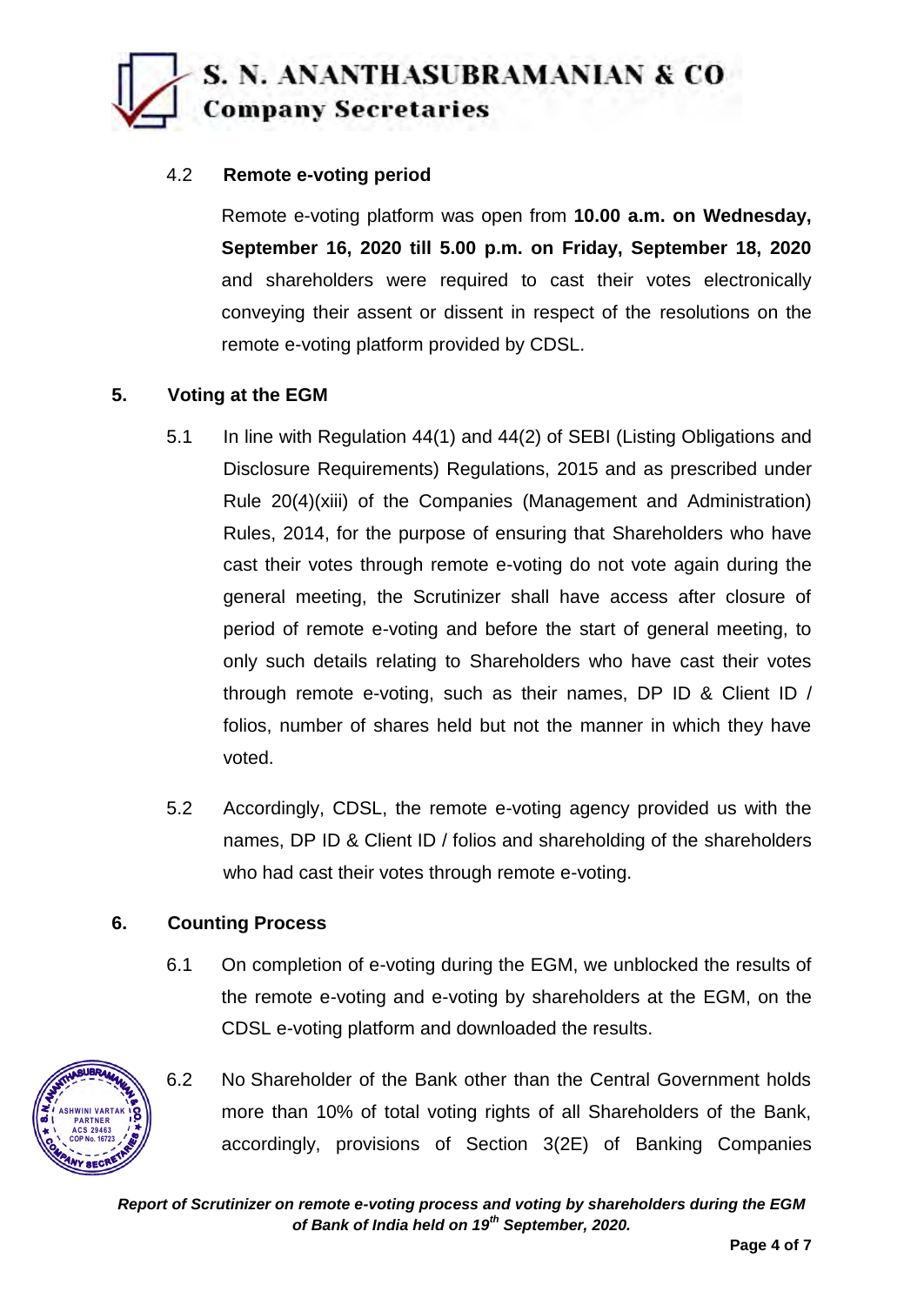# **S. N. ANANTHASUBRAMANIAN & CO Company Secretaries**

(Acquisition and Transfer of Undertakings) Act, 1970 with respect to restriction of voting rights are not applicable.

#### **7. Results**

- 7.1 Consolidated results with respect to the items on the agenda as set out in the Notice of the EGM dated  $25<sup>th</sup>$  August, 2020 is enclosed herewith.
- 7.2 Based on the aforesaid results, we report that the **Special Resolutions** as set out in Item No. 1 & 2 of the Notice of the EGM dated 25<sup>th</sup> August, 2020 has been **passed with the requisite majority**.

**For S. N. ANANTHASUBRAMANIAN & Co. Company Secretaries ICSI Unique Code: P1991MH040400 Peer Review Cert. No.: 606/2019**



**Ashwini Vartak Partner ACS: 29463 | COP: 16723 ICSI UDIN: A029463B000736611 19th September, 2020 | Thane**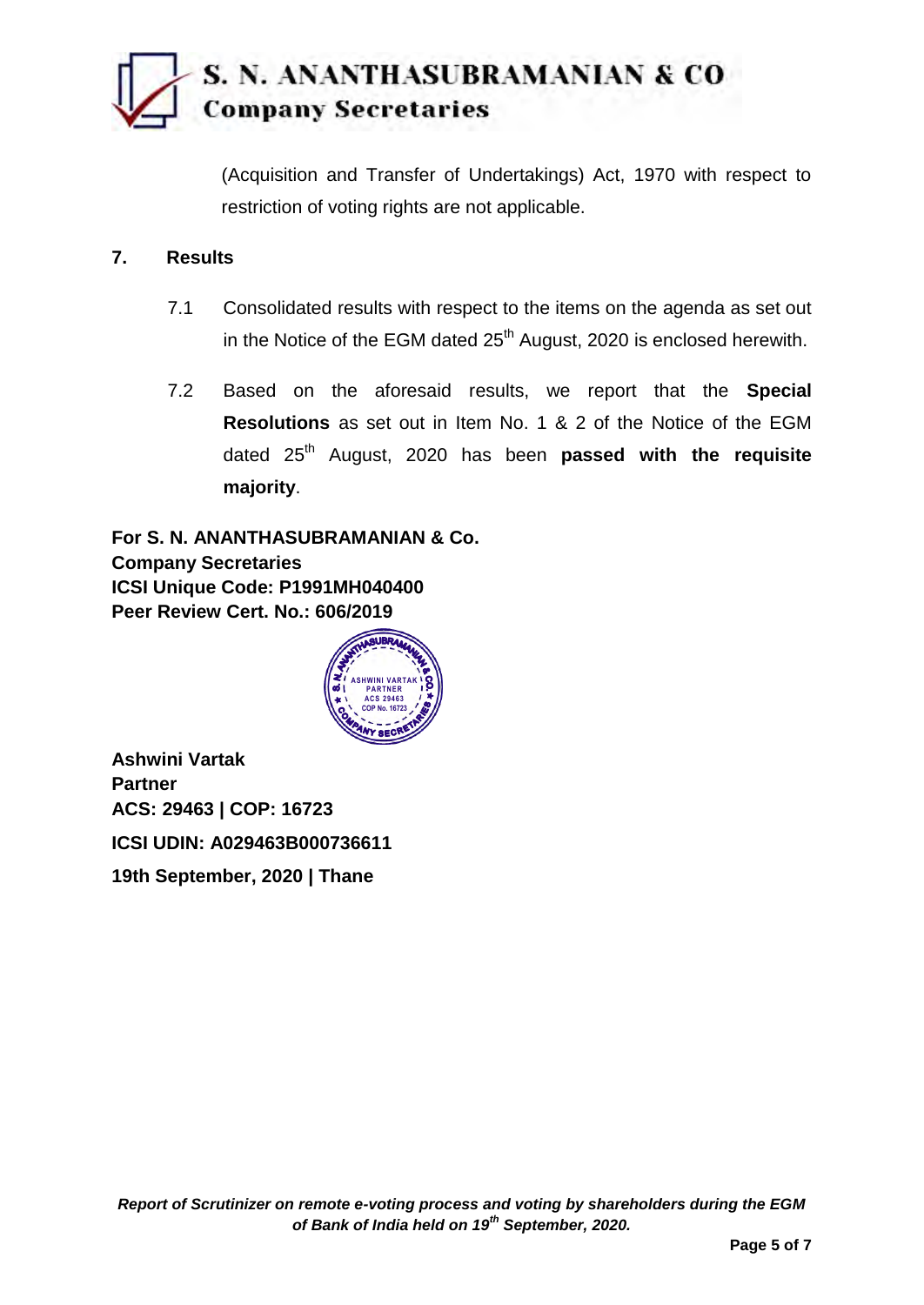

### **CONSOLIDATED RESULTS**

| <b>Particulars</b> | <b>Remote e-voting</b> |                | <b>Voting at the EGM</b> |              | <b>Total</b>  |                | Percentage |
|--------------------|------------------------|----------------|--------------------------|--------------|---------------|----------------|------------|
|                    | <b>Number</b>          | <b>Votes</b>   | <b>Number</b>            | <b>Votes</b> | <b>Number</b> | <b>Votes</b>   | (%)        |
| <b>Assent</b>      | 192                    | 3,10,00,26,289 | 13                       | 22,129       | 205           | 3,10,00,48,418 | 99.9983    |
| <b>Dissent</b>     | 107                    | 52,417         |                          | 200          | 108           | 52,617         | 0.0017     |
| <b>Total</b>       | 299                    | 3,10,00,78,706 | 14                       | 22,329       | 313           | 3,10,01,01,035 | 100.0000   |

**Item No. 1: Appropriation of accumulated Losses of the Bank from the Share Premium Account.**

Based on the aforesaid result, we report that the **Special Resolution** as set out in **Item No. 1** of the Notice of the EGM dated 25th August, 2020 has been **passed with requisite majority.**



**Ashwini Vartak Partner ACS: 29463 | COP: 16723 ICSI UDIN: A029463B000736611 19th September, 2020 | Thane**